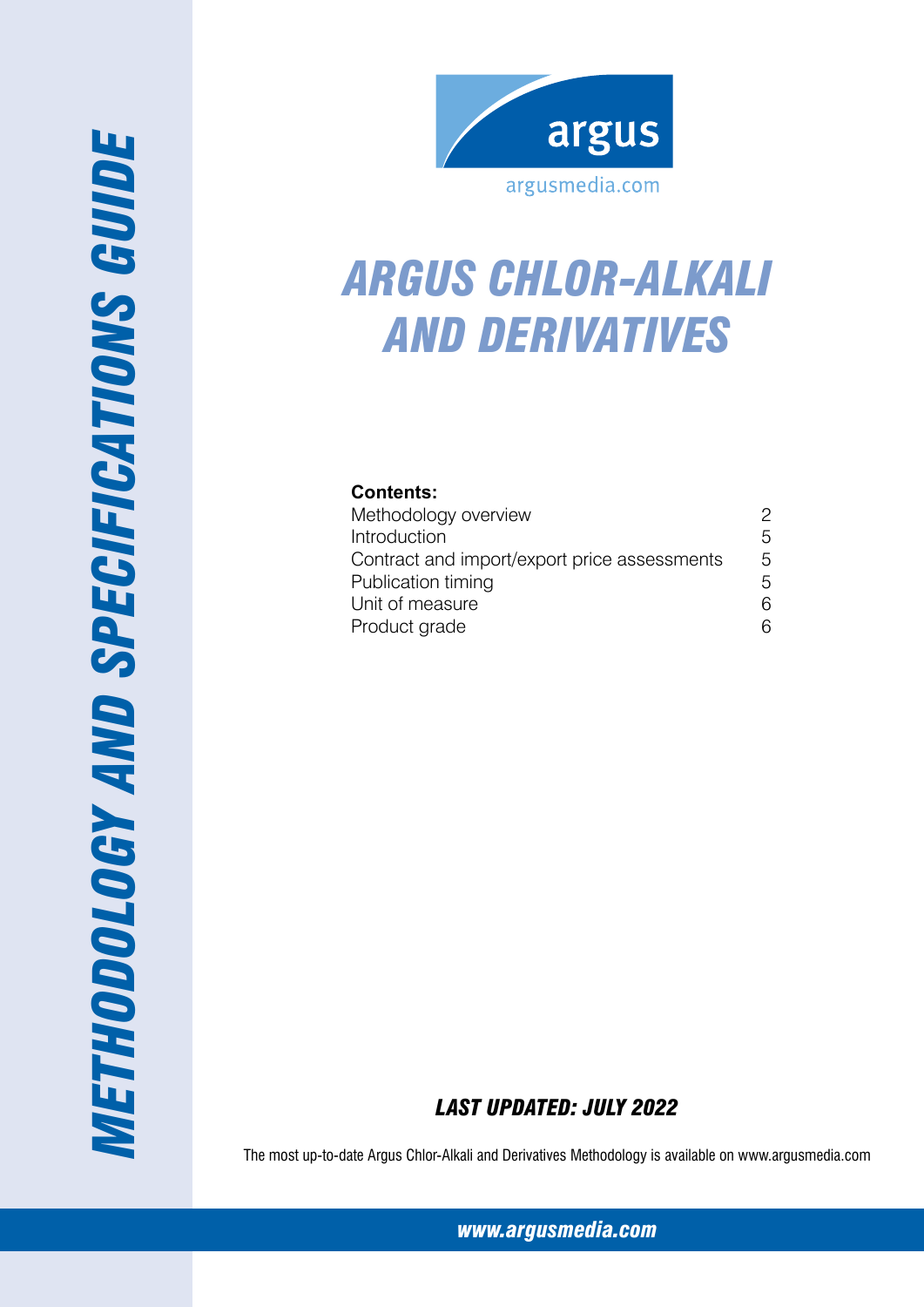# <span id="page-1-0"></span>**Methodology overview**

# **Methodology rationale**

Argus strives to construct methodologies that reflect the way the market trades. Argus aims to produce price assessments which are reliable and representative indicators of commodity market values and are free from distortion. As a result, the specific currencies, volume units, locations and other particulars of an assessment are determined by industry conventions.

In the chlor-alkali and derivatives markets, Argus publishes physical market prices in the open market as laid out in the specifications and methodology guide. Argus uses the trading period deemed by Argus to be most appropriate, in consultation with industry, to capture market liquidity.

In order to be included in the assessment process, deals must meet the minimum volume, delivery, timing and specification requirements in our methodology. In illiquid markets, and in other cases where deemed appropriate, Argus assesses the range within which product could have traded by applying a strict process outlined later in this methodology.

# **Survey process**

Argus price assessments are informed by information received from a wide cross-section of market participants, including producers, consumers and intermediaries. Argus reporters engage with the industry by proactively polling participants for market data. Argus will contact and accept market data from all credible market sources including front and back office of market participants and brokers. Argus will also receive market data from electronic trading platforms and directly from the back offices of market participants. Argus will accept market data by telephone, instant messenger, email or other means.

Argus encourages all sources of market data to submit all market data to which they are a party that fall within the Argus stated methodological criteria for the relevant assessment. Argus encourages all sources of market data to submit transaction data from back office functions.

Throughout all markets, Argus is constantly seeking to increase the number of companies willing to provide market data. Reporters are mentored and held accountable for expanding their pool of contacts. The number of entities providing market data can vary significantly from day to day based on market conditions.

For certain price assessments identified by local management, if more than 50pc of the market data involved in arriving at a price assessment is sourced from a single party, the supervising editor will engage in an analysis of the market data with the primary reporter to ensure that the quality and integrity of the assessment has not been affected.

# **Market data usage**

In each market, Argus uses the methodological approach deemed to be the most reliable and representative for that market. Argus will utilise various types of market data in its methodologies, to include:

- Transactions
- Bids and offers
- Other market information, to include spread values between grades, locations, timings, and many other data.

In many markets, the relevant methodology will assign a relatively higher importance to transactions over bids and offers, and a relatively higher importance to bids and offers over other market information. Certain markets however will exist for which such a hierarchy would produce unreliable and non-representative price assessments, and so the methodology must assign a different relative importance in order to ensure the quality and integrity of the price assessment. And even in markets for which the hierarchy normally applies, certain market situations will at times emerge for which the strict hierarchy would produce non-representative prices, requiring Argus to adapt in order to publish representative prices.

# **Verification of transaction data**

Reporters carefully analyse all data submitted to the price assessment process. These data include transactions, bids, offers, volumes, counterparties, specifications and any other information that contributes materially to the determination of price. This high level of care described applies regardless of the methodology employed. Specific to transactions, bids, and offers, reporters seek to verify the price, the volume, the specifications, location basis, and counterparty. In some transactional average methodologies, reporters also examine the full array of transactions to match counterparties and arrive at a list of unique transactions. In some transactional average methodologies, full details of the transactions verified are published electronically and are accessible by subscribers.

Several tests are applied by reporters in all markets to transactional data to determine if they should be subjected to further scrutiny. If a transaction has been identified as failing such a test, it will receive further scrutiny. For assessments used to settle derivatives and for many other assessments, Argus has established internal procedures that involve escalation of inquiry within the source's company and escalating review within Argus management. Should this process determine that a transaction should be excluded from the price assessment process, the supervising editor will initiate approval and, if necessary, documentation procedures.

# **Primary tests applied by reporters**

- Transactions not transacted at arms length, including deals between related parties or affiliates.
- Transaction prices that deviate significantly from the mean of all transactions submitted for that day.
- Transaction prices that fall outside of the generally observed lows and highs that operated throughout the trading day.
- Transactions that are suspected to be a leg of another transaction or in some way contingent on an unknown transaction.
- Single deal volumes that significantly exceed the typical transaction volume for that market.
- Transaction details that are identified by other market participants as being for any reason potentially anomalous and perceived by Argus to be as such.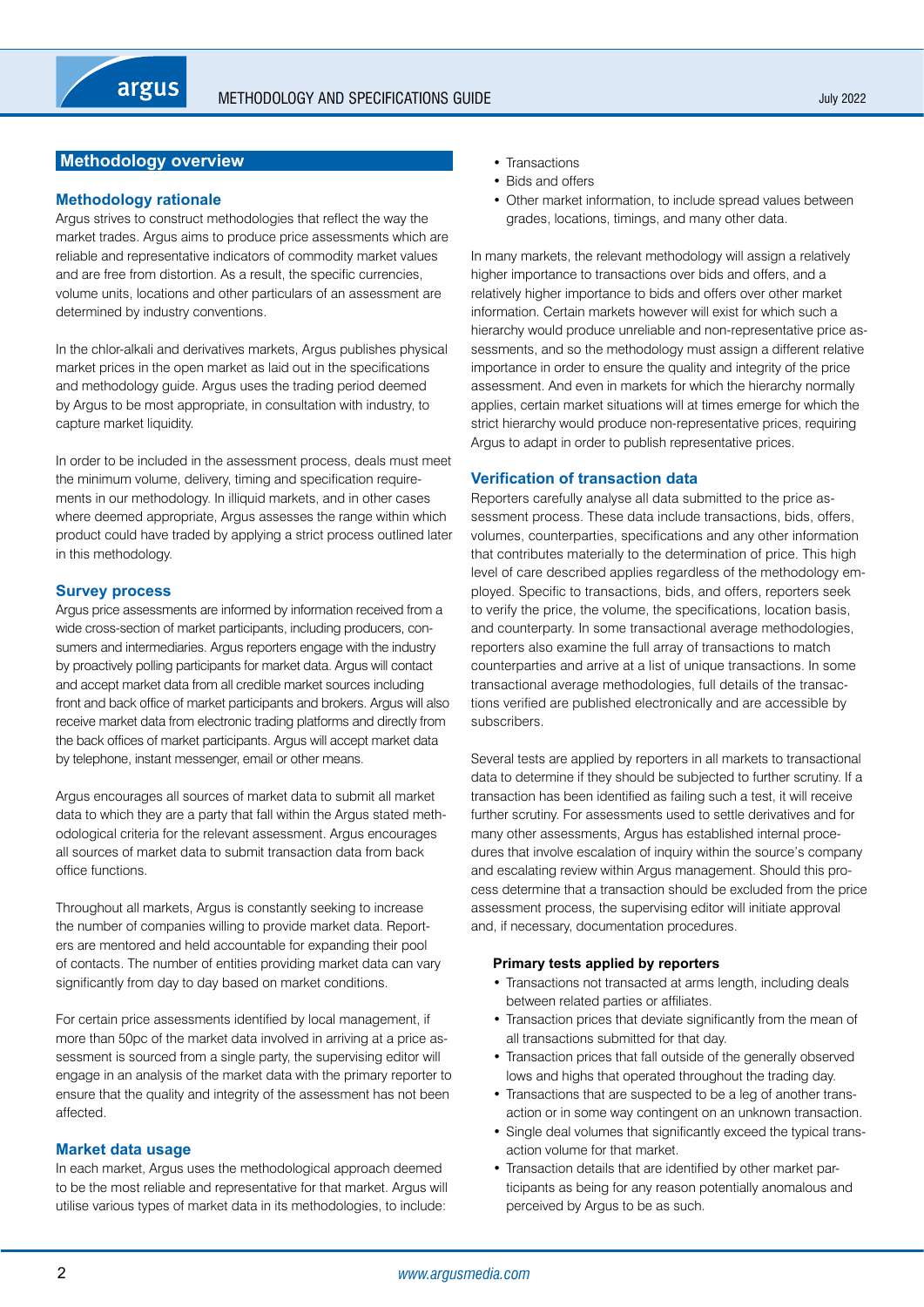- Transaction details that are reported by one counterparty differently than the other counterparty.
- Any transaction details that appear to the reporter to be illogical or to stray from the norms of trading behaviour. This could include but is not limited to divergent specifications, unusual delivery location and counterparties not typically seen.
- Transactions that involve the same counterparties, the same price and delivery dates are checked to see that they are separate deals and not one deal duplicated in Argus records.

# **Secondary tests applied by editors for transactions identified for further scrutiny**

# **Transaction tests**

argus

- The impact of linkage of the deal to possible other transactions such as contingent legs, exchanges, options, swaps, or other derivative instruments. This will include a review of transactions in markets that the reporter may not be covering.
- The nature of disagreement between counterparties on transactional details.
- The possibility that a deal is directly linked to an offsetting transaction that is not publicly known, for example a "wash trade" which has the purpose of influencing the published price.
- The impact of non-market factors on price or volume, including distressed delivery, credit issues, scheduling issues, demurrage, or containment.

#### **Source tests**

- The credibility of the explanation provided for the outlying nature of the transaction.
- The track record of the source. Sources will be deemed more credible if they
	- Regularly provide transaction data with few errors.
	- Provide data by Argus' established deadline.
	- • Quickly respond to queries from Argus reporters.
- Have staff designated to respond to such queries.
- • How close the information receipt is to the deadline for information, and the impact of that proximity on the validation process.

# **Assessment guidelines**

When insufficient, inadequate, or no transaction information exists, or when Argus concludes that a transaction-based methodology will not produce representative prices, Argus reporters will make an assessment of market value by applying intelligent judgment based on a broad array of factual market information. Reporters must use a high degree of care in gathering and validating all market data used in determining price assessments, a degree of care equal to that applying to gathering and validating transactions. The information used to form an assessment could include deals done, bids, offers, tenders, spread trades, exchange trades, fundamental supply and demand information and other inputs.

The assessment process employing judgment is rigorous, replicable, and uses widely accepted valuation metrics. These valuation metrics mirror the process used by physical commodity traders

to internally assess value prior to entering the market with a bid or offer. Applying these valuation metrics along with sound judgment significantly narrows the band within which a commodity can be assessed, and greatly increases the accuracy and consistency of the price series. The application of judgment is conducted jointly with the supervising editor, in order to be sure that guidelines below are being followed. Valuation metrics include the following:

# Relative value transactions

Frequently transactions occur which instead of being an outright purchase or sale of a single commodity, are instead exchanges of commodities. Such transactions allow reporters to value less liquid markets against more liquid ones and establish a strong basis for the exercise of judgment.

- Exchange one commodity for a different commodity in the same market at a negotiated value.
- Exchange delivery dates for the same commodity at a negotiated value.
- • Exchange a commodity in one location for the same commodity at another location at a negotiated value.

# Bids and offers

If a sufficient number of bids and offers populate the market, then in most cases the highest bid and the lowest offer can be assumed to define the boundaries between which a deal could be transacted.

# Comparative metrics

- The relative values between compared commodities are readily discussed in the market and can be discovered through dialogue with market participants. These discussions are the precursor to negotiation and conclusion of transactions.
- Comparison to the same commodity in another market centre.
- Comparison to a more actively traded but slightly different specification commodity in the same market centre.
- • Comparison to the same commodity traded for a different delivery timing.
- Comparison to the commodity's primary feedstock or primary derived product(s).
- Comparison to trade in the same commodity but in a different modality (as in barge versus oceangoing vessel) or in a different total volume (as in full cargo load versus partial cargo load).

# **Volume minimums and transaction data thresholds**

Argus typically does not establish thresholds strictly on the basis of a count of transactions, as this could lead to unreliable and nonrepresentative assessments and because of the varying transportation infrastructure found in all commodity markets. Instead, minimum volumes are typically established which may apply to each transaction accepted, to the aggregate of transactions, to transactions which set a low or high assessment or to other volumetrically relevant parameters.

For price assessments used to settle derivatives, Argus will seek to establish minimum transaction data thresholds and when no such threshold can be established, Argus will explain the reasons. These thresholds will often reflect the minimum volumes necessary to

July 2022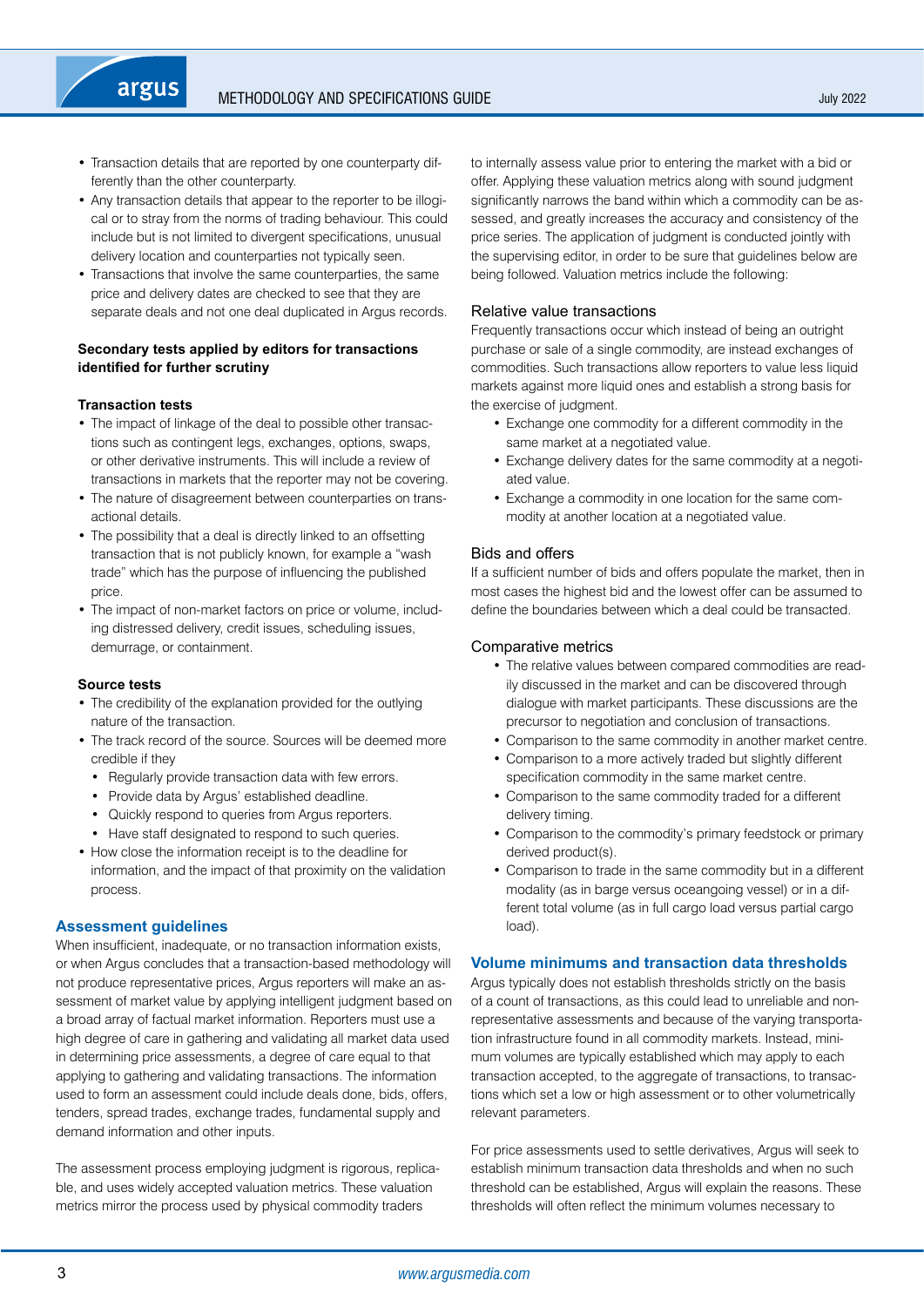

produce a transaction-based methodology, but may also establish minimum deal parameters for use by a methodology that is based primarily on judgment.

Should no transaction threshold exist, or should submitted data fall below this methodology's stated transaction data threshold for any reason, Argus will follow the procedures outlined elsewhere in this document regarding the exercise of judgment in the price assessment process.

#### **Transparency**

Argus values transparency in energy markets. As a result, where available, we publish lists of deals in our reports that include price, basis, counterparty and volume information. The deal tables allow subscribers to cross check and verify the deals against the prices. Argus feels transparency and openness is vital to developing confidence in the price assessment process.

#### **Swaps and forwards markets**

Argus publishes forward assessments for numerous markets. These include forward market contracts that can allow physical delivery and swaps contracts that swap a fixed price for the average of a floating published price. Argus looks at forward swaps to inform physical assessments but places primary emphasis on the physical markets.

## **Publications and price data**

Argus caustic soda, chlorine, PVC and ethylene dichloride prices are published in the Argus Chlor-Alkali and Derivatives report. Subsets of these prices appear in other Argus market reports and newsletters in various forms. The price data are available independent of the text-based report in electronic files that can feed into various databases. These price data are also supplied through various third-party data integrators. The Argus website also provides access to prices, reports and news with various web-based tools. All Argus prices are kept in a historical database and available for purchase. Contact your local Argus office for information.

A publication schedule is available at [www.argusmedia.com](https://www.argusmedia.com/en)

## **Corrections to assessments**

Argus will on occasion publish corrections to price assessments after the publication date. We will correct errors that arise from clerical mistakes, calculation errors, or a misapplication of our stated methodology. Argus will not retroactively assess markets based on new information learned after the assessments are published. We make our best effort to assess markets based on the information we gather during the trading day assessed.

#### **Ethics and compliance**

Argus operates according to the best practices in the publishing field, and maintains thorough compliance procedures throughout the firm. We want to be seen as a preferred provider by our subscribers, who are held to equally high standards, while at the same time maintaining our editorial integrity and independence. Argus has a strict ethics policy that applies to all staff. The policy can be found on our website at [www.argusmedia.com.](https://www.argusmedia.com/en) Included in this

policy are restrictions against staff trading in any energy commodity or energy related stocks, and guidelines for accepting gifts. Argus also has strict policies regarding central archiving of email and instant messenger communication, maintenance and archiving of notes, and archiving of spreadsheets and deal lists used in the price assessment process. Argus publishes prices that report and reflect prevailing levels for open-market arms length transactions (please see the [Argus Global Compliance Policy](https://www.argusmedia.com/-/media/Files/governance-and-compliance/global-compliance.ashx?la=en&hash=D7D700EDAED183C15910880EDA933A50CDE8D196) for a detailed definition of arms length).

## **Consistency in the assessment process**

Argus recognises the need to have judgment consistently applied by reporters covering separate markets, and by reporters replacing existing reporters in the assessment process. In order to ensure this consistency, Argus has developed a programme of training and oversight of reporters. This programme includes:

- A global price reporting manual describing among other things the guidelines for the exercise of judgment
- Cross-training of staff between markets to ensure proper holiday and sick leave backup. Editors that float between markets to monitor staff application of best practices
- Experienced editors overseeing reporting teams are involved in daily mentoring and assisting in the application of judgment for illiquid markets
- Editors are required to sign-off on all price assessments each day, thus ensuring the consistent application of judgment.

#### **Review of methodology**

The overriding objective of any methodology is to produce price assessments which are reliable and representative indicators of commodity market values and are free from distortion. As a result, Argus editors and reporters are regularly examining our methodologies and are in regular dialogue with the industry in order to ensure that the methodologies are representative of the market being assessed. This process is integral with reporting on a given market. In addition to this ongoing review of methodology, Argus conducts reviews of all of its methodologies and methodology documents on at least an annual basis.

Argus market report editors and management will periodically and as merited initiate reviews of market coverage based on a qualitative analysis that includes measurements of liquidity, visibility of market data, consistency of market data, quality of market data and industry usage of the assessments. Report editors will review:

- Appropriateness of the methodology of existing assessments
- Termination of existing assessments
- Initiation of new assessments.

The report editor will initiate an informal process to examine viability. This process includes:

- Informal discussions with market participants
- Informal discussions with other stakeholders
- • Internal review of market data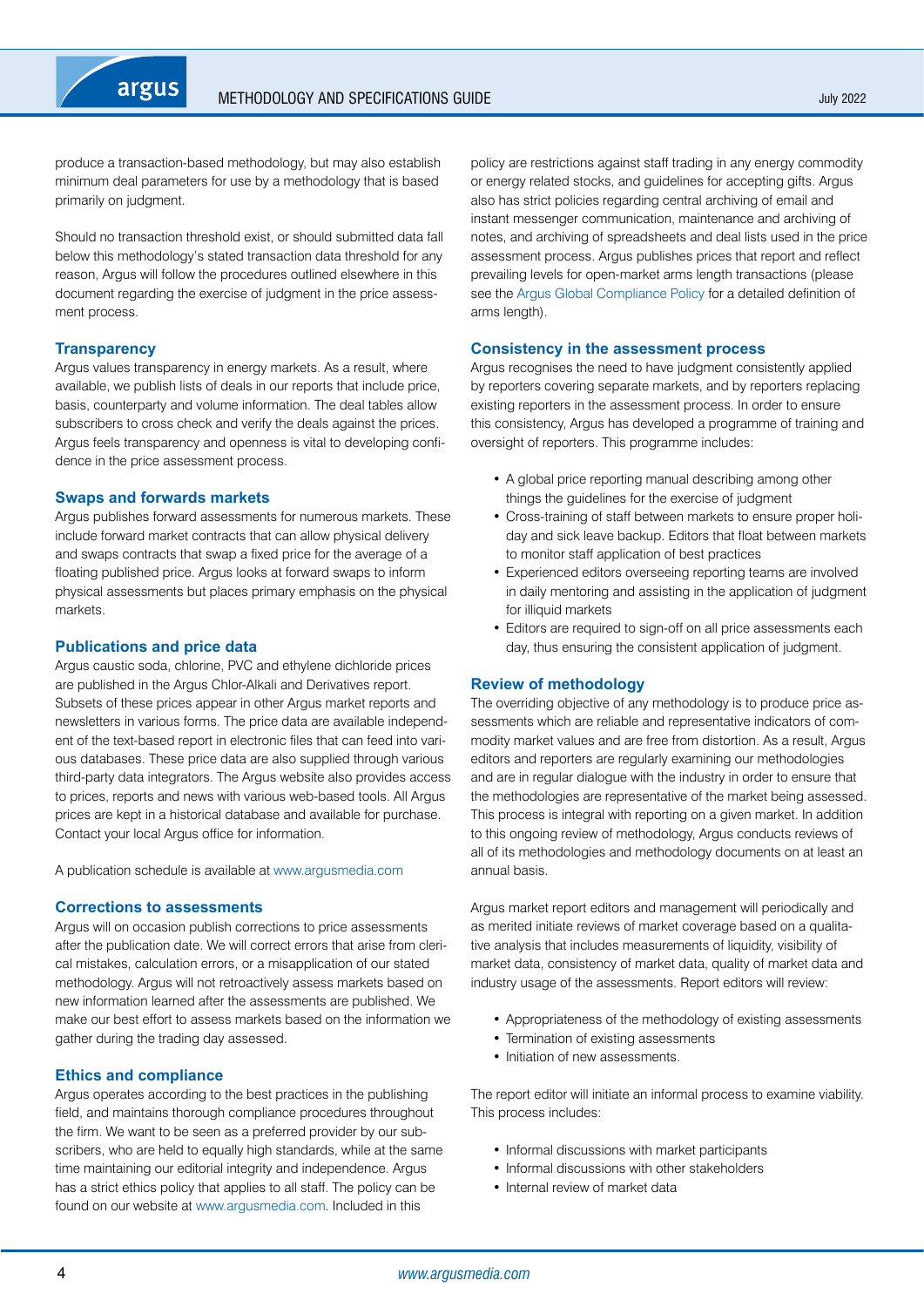<span id="page-4-0"></span>Should changes, terminations, or initiations be merited, the report editor will submit an internal proposal to management for review and approval. Should changes or terminations of existing assessments be approved, then formal procedures for external consultation are begun.

# **Changes to methodology**

Formal proposals to change methodologies typically emerge out of the ongoing process of internal and external review of the methodologies. Formal procedures for external consultation regarding material changes to existing methodologies will be initiated with an announcement of the proposed change published in the relevant Argus report. This announcement will include:

- Details on the proposed change and the rationale
- Method for submitting comments with a deadline for submissions
- For prices used in derivatives, notice that all formal comments will be published after the given consultation period unless submitter requests confidentiality.

Argus will provide sufficient opportunity for stakeholders to analyse and comment on changes, but will not allow the time needed to follow these procedures to create a situation wherein unrepresentative or false prices are published, markets are disrupted, or market participants are put at unnecessary risk. Argus will engage with industry throughout this process in order to gain acceptance of proposed changes to methodology. Argus cannot however guarantee universal acceptance and will act for the good order of the market and ensure the continued integrity of its price assessments as an overriding objective.

Following the consultation period, Argus management will commence an internal review and decide on the methodology change. This will be followed by an announcement of the decision, which will be published in the relevant Argus report and include a date for implementation. For prices used in derivatives, publication of stakeholders' formal comments that are not subject to confidentiality and Argus' response to those comments will also take place.

# **Introduction**

Argus Chlor-Alkali and Derivatives is a monthly report on the global, regional and national caustic soda, chlorine, polyvinyl chloride (PVC) and ethylene dichloride (EDC) markets.

A weekly update, including price assessments for selected imports and exports specified below, is also published.

# **Contract and import/export price assessments**

Argus assesses the price agreed under regional and national term contracts and the price of the markets for import or export of the commodity to or from a region. In both cases, the price of term contracts is treated in the same way.

All price assessments are published as a low-high range.

Price changes are published as the change between the published low-high midpoints of the assessments.

## **Domestic contract assessments**

There is no single contract price for a given commodity in a regional or national market. Independent producers and consumers agree contract prices on an arms length basis. Contract size, logistical and other concerns may result in prices varying significantly among contracts.

Argus surveys market participants on the outright price of a contract and on the change in contract price over time.

If responses to the survey are so wide as to be deemed unrepresentative of, or of little use to, the market in determining the price of material, Argus, in consultation with the market, will publish a narrower price range representing contracts struck without benefit from or the encumbrance of contract size, logistical or other concerns that may affect the price.

## **Import/export assessments**

Argus also assesses the price of the market for imports and exports. These assessments include term contract information, as described above, and reported spot trade that meets the delivery and other specifications outlined below to provide the most representative view of the market for imports and exports of caustic soda.

Market information may be excluded from the assessment process if it is deemed unrepresentative of the market at the time of assessment.

# **Publication timing**

The Argus Chlor-Alkali and Derivatives report is published monthly on the last Friday of the month unless the last Friday of the month is a public holiday in the UK or is the last business day of the month in the US.

For those months, Argus Chlor-Alkali and Derivatives is published on the last business day before the last Friday of the month. A publication schedule is available at [www.argusmedia.com](https://www.argusmedia.com/en)

Chlor-Alkali and derivatives price assessments are made on the day of publication unless the day of publication is a public holiday in the US or Singapore. In those cases, US or Asian price assessments will be made on the last business day before the public holiday. For example, US price assessments are made on the Wednesday before the Thursday Thanksgiving holiday.

A weekly price supplement and market update is published every Friday, except during the week when the full Argus Chlor-Alkali and Derivatives report is published.

The weekly price supplement and market update includes the following price assessments: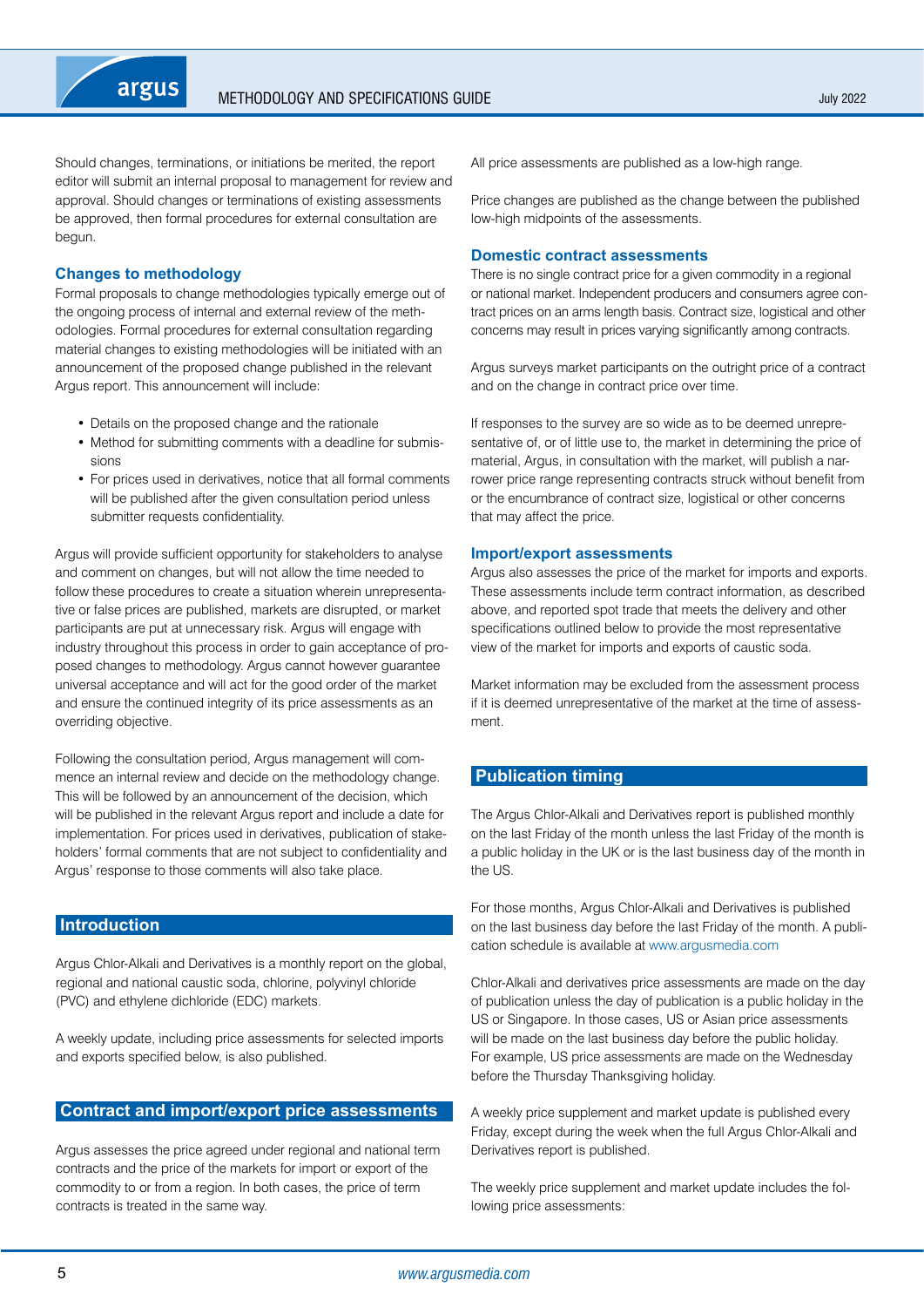<span id="page-5-0"></span>

Caustic soda North America domestic barge Caustic soda fob USGC export Caustic soda fob northwest Europe export Caustic soda cfr Mediterranean and Black Sea import Caustic soda fob northeast Asia export Caustic soda cfr southeast Asia import Caustic soda solid fob China export Caustic soda domestic China 50pc

# **Assessment timing**

Argus Chlor-Alkali and Derivatives includes weekly, monthly and quarterly price assessments. Monthly price assessments are published in the report for the month of delivery or loading. Quarterly price assessments are published in the report for the first month of the quarter of delivery or loading.

# **Unit of measure**

Caustic soda prices are assessed in dry metric tonnes (dmt), liquid metric tonnes (lmt), liquid kilograms (lkg) or dry short tons (dst) as specified below.

PVC, EDC and chlorine prices are assessed in metric tonnes (t) as specified below.

# **Product grade**

All chlor-alkali production technologies including membrane, mercury and diaphragm are included in Argus caustic soda price assessments, with the exception of the domestic China 50pc and export China solid price assessments, as noted below.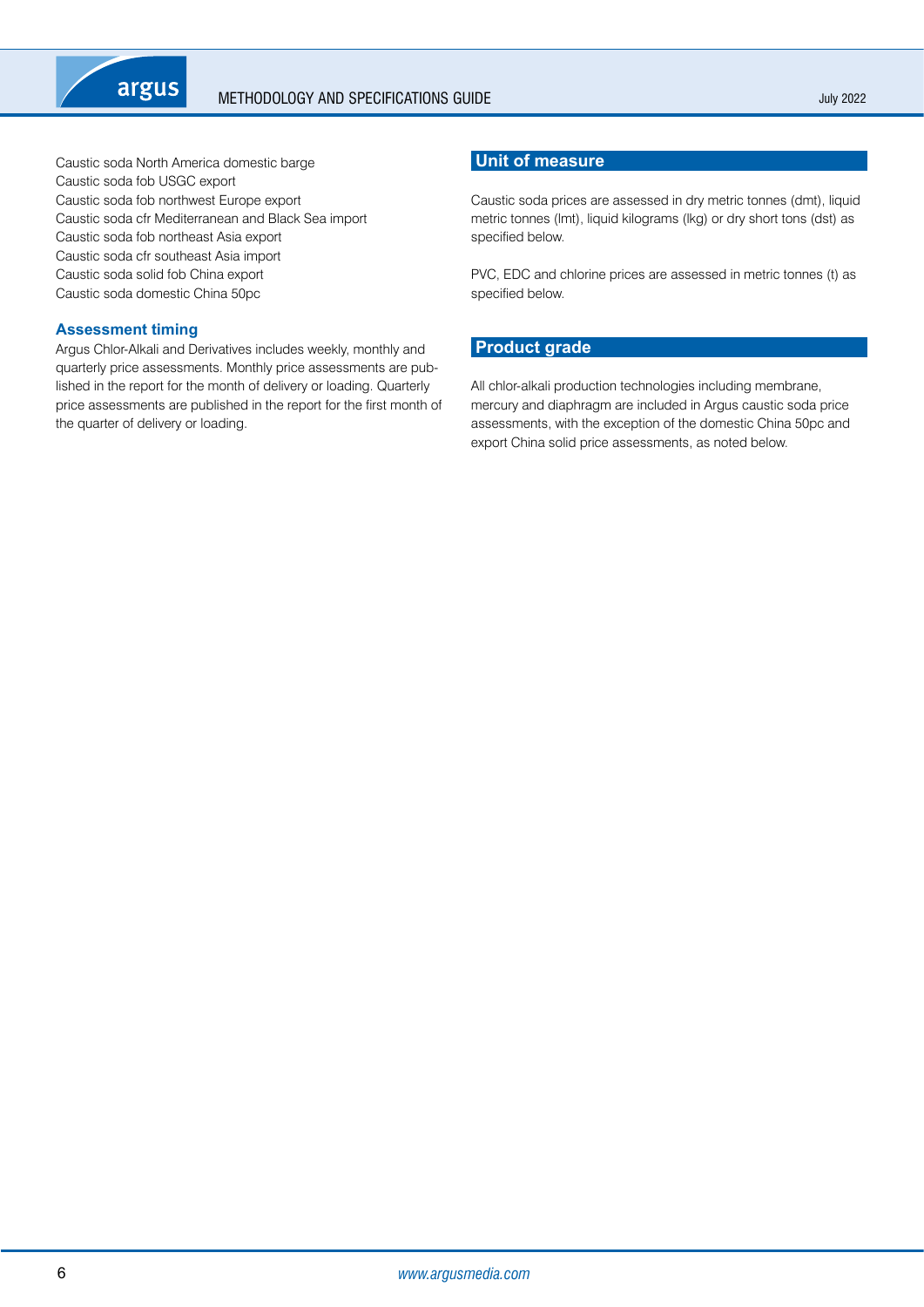argus

**Assessments and specifications**

| Assessments and specifications |                                                                                                                                      |                    |                                                                                                                                         |                               |                              |  |  |
|--------------------------------|--------------------------------------------------------------------------------------------------------------------------------------|--------------------|-----------------------------------------------------------------------------------------------------------------------------------------|-------------------------------|------------------------------|--|--|
|                                | <b>Location and basis</b>                                                                                                            | Currency<br>/unit  | <b>Timing</b>                                                                                                                           | <b>Specification</b>          | Indicative/minimum<br>volume |  |  |
| Americas                       |                                                                                                                                      |                    |                                                                                                                                         |                               |                              |  |  |
| <b>Caustic soda</b>            |                                                                                                                                      |                    |                                                                                                                                         |                               |                              |  |  |
| North America contract         | fob USGC                                                                                                                             | $\frac{1}{2}$ /dst | monthly, for delivery during the month of assessment                                                                                    | any product grade             |                              |  |  |
| North America domestic barge   | fob USGC                                                                                                                             | $\frac{1}{2}$ /dst | weekly. A monthly range of the highest high and lowest low of the<br>weekly assessments since the last monthly report.                  | any product grade             |                              |  |  |
| Northeast US contract          | ex-tank northeast US, including Connecticut, Delaware, Maine,<br>Massachusetts, New Hampshire, New Jersey, New York and Rhode Island | $\frac{1}{2}$ /dst | monthly, for delivery during the month of assessment                                                                                    | any product grade             | 10,000-50,000 dst/yr         |  |  |
| Southeast US contract          | ex-tank southeast US, including Florida, Georgia, North Carolina, South<br>Carolina and Virginia                                     | $\frac{1}{2}$ dst  | monthly, for delivery during the month of assessment                                                                                    | any product grade             | 10,000-50,000 dst/yr         |  |  |
| Midwest US contract            | ex-tank midwest US, including the Mississippi River above Louisiana;<br>Chicago Cincinnati and St Louis                              | $\frac{1}{2}$ dst  | monthly, for delivery during the month of assessment                                                                                    | any product grade             | 10,000-50,000 dst/yr         |  |  |
| West coast US contract         | ex-tank Pacific coast                                                                                                                | $\frac{1}{2}$ dst  | monthly, for delivery during the month of assessment                                                                                    | any product grade             | 10,000-50,000 dst/yr         |  |  |
| US export                      | fob USGC (Texas or Louisiana) for export from the US                                                                                 | \$/dmt             | weekly. A monthly range of the highest high and lowest low of the<br>weekly assessments since the last monthly report is also published | any product grade             | 2,000-5,000 dmt/<br>vessel   |  |  |
| <b>Brazil contract</b>         | ex-tank Brazil                                                                                                                       | \$/dmt             | monthly, for delivery during the month of assessment                                                                                    |                               | tanker truck volumes         |  |  |
| Brazil import                  | cfr Brazil                                                                                                                           | \$/dmt             | monthly                                                                                                                                 | any product grade             | 2,000-5,000 dmt/vessel       |  |  |
| Chlorine                       |                                                                                                                                      |                    |                                                                                                                                         |                               |                              |  |  |
| US domestic contract           | delivered USGC                                                                                                                       | $\frac{f}{f}$ st   | monthly, for delivery during the month of assessment                                                                                    | any product grade             | 2,000st                      |  |  |
| Ethylene dichloride (EDC)      |                                                                                                                                      |                    |                                                                                                                                         |                               |                              |  |  |
| US export                      | fob USGC for export from the US                                                                                                      | \$/t               | monthly, for delivery during the month of assessment                                                                                    |                               |                              |  |  |
| Hydrochloric acid              |                                                                                                                                      |                    |                                                                                                                                         |                               |                              |  |  |
| $110$ uset coost contract.     | frog delivered LIO west coost                                                                                                        | $A/a+$             | monthly fax delivery during the month of cooperant                                                                                      | 00 degree houme trueluplument |                              |  |  |

| US export                                      | fob USGC for export from the US                                                                                          | \$/t          | monthly, for delivery during the month of assessment |                 |               |
|------------------------------------------------|--------------------------------------------------------------------------------------------------------------------------|---------------|------------------------------------------------------|-----------------|---------------|
| Hydrochloric acid                              |                                                                                                                          |               |                                                      |                 |               |
| US west coast contract                         | free delivered US west coast                                                                                             | \$/st         | monthly, for delivery during the month of assessment | 22 degree baume | truck volumes |
| US Gulf coast contract                         | free delivered US Gulf coast                                                                                             | $\frac{f}{f}$ | monthly, for delivery during the month of assessment | 22 degree baume | truck volumes |
| Northeast US contract                          | free delivered northeast US                                                                                              | \$/st         | monthly, for delivery during the month of assessment | 22 degree baume | truck volumes |
| Southeast US contract                          | free delivered southeast US                                                                                              | $\frac{f}{f}$ | monthly, for delivery during the month of assessment | 22 degree baume | truck volumes |
| US midwest contract                            | free delivered US midwest                                                                                                | \$/st         | monthly, for delivery during the month of assessment | 22 degree baume | truck volumes |
| Potassium hydroxide                            |                                                                                                                          |               |                                                      |                 |               |
| US midwest contract                            | ex-works US midwest                                                                                                      | $\phi$ /lb    | monthly, for delivery during the month of assessment | liquid 45pc     | truck volumes |
| US east coast contract                         | ex-works US east coast                                                                                                   | $\phi$ /lb    | monthly, for delivery during the month of assessment | liquid 45pc     | truck volumes |
| <b>PVC</b>                                     |                                                                                                                          |               |                                                      |                 |               |
| PVC pipe HC del East of Rockies                | See the Argus Global Polyvinyl Chloride methodology - prices are the latest published in Argus Global Polyvinyl Chloride |               |                                                      |                 |               |
| PVC pipe HC del East of Rockies<br>month range | See the Argus Global Polyvinyl Chloride methodology - prices are the latest published in Argus Global Polyvinyl Chloride |               |                                                      |                 |               |

# 7 *www.argusmedia.com*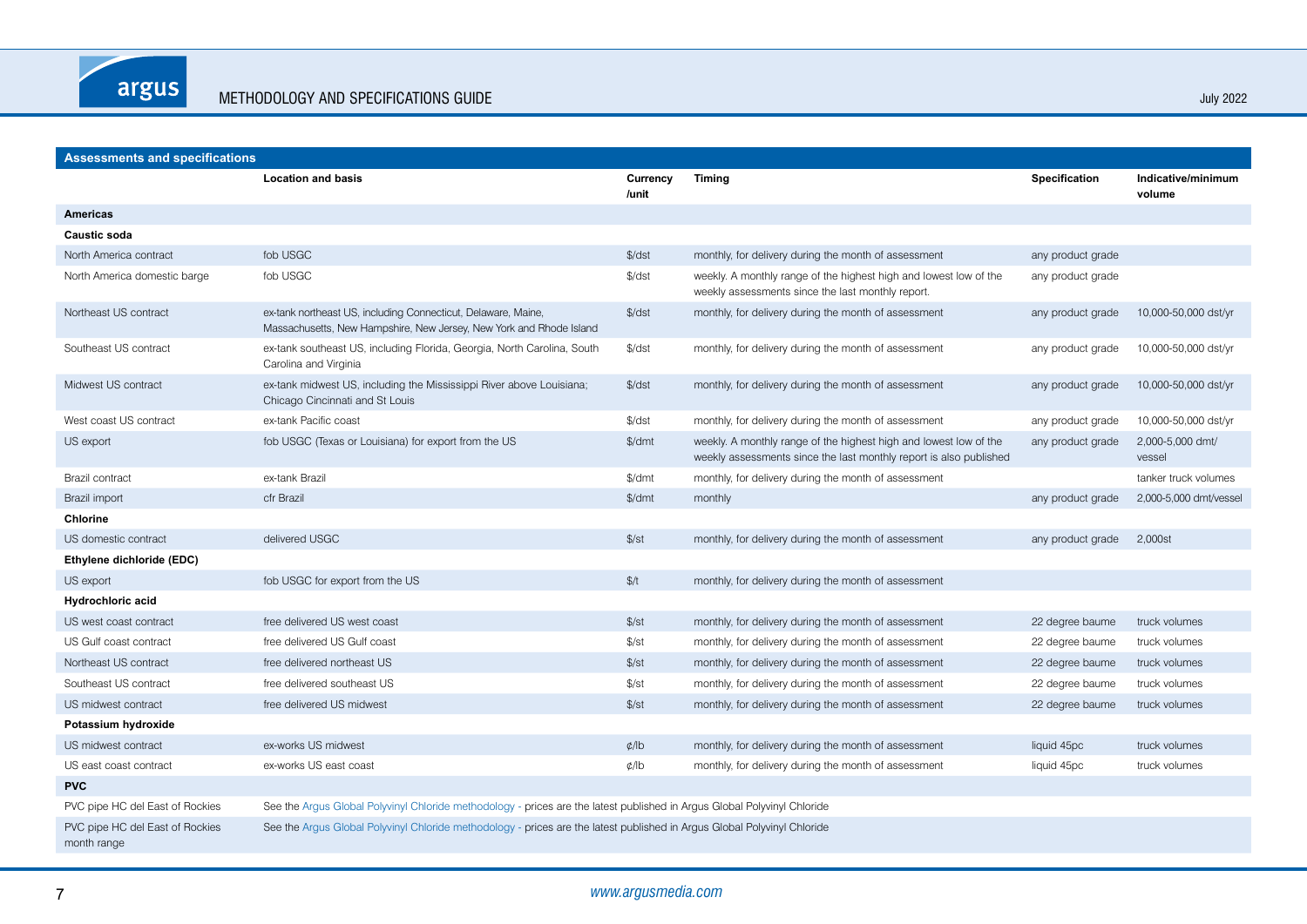argus

|                                                                                                                                                  | <b>Location and basis</b>                                                                                                                                       | Currency<br>/unit | <b>Timing</b>                                                                                                                           | <b>Specification</b> | Indicative/minimum<br>volume   |  |  |
|--------------------------------------------------------------------------------------------------------------------------------------------------|-----------------------------------------------------------------------------------------------------------------------------------------------------------------|-------------------|-----------------------------------------------------------------------------------------------------------------------------------------|----------------------|--------------------------------|--|--|
| Europe                                                                                                                                           |                                                                                                                                                                 |                   |                                                                                                                                         |                      |                                |  |  |
| <b>Caustic soda</b>                                                                                                                              |                                                                                                                                                                 |                   |                                                                                                                                         |                      |                                |  |  |
| Northwest Europe contract (monthly)                                                                                                              | free-delivered within Germany or the Benelux region                                                                                                             | €/dmt             | monthly, for delivery during the quarter of assessment                                                                                  | any product grade    | typical barge/truck<br>volumes |  |  |
| Northwest Europe contract (quarterly)                                                                                                            | free-delivered within Germany or the Benelux region                                                                                                             | €/dmt             | quarterly, for delivery during the quarter of assessment                                                                                | any product grade    | 2,000-10,000dmt/yr             |  |  |
|                                                                                                                                                  | Note: The northwest Europe contract price range is the highest high and lowest low of the price ranges assessed for Germany and the Benelux region (see below). |                   |                                                                                                                                         |                      |                                |  |  |
| Germany contract                                                                                                                                 | free-delivered within Germany, including customers sourcing for multiple<br>locations across Europe                                                             | €/dmt             | quarterly, for delivery during the quarter of assessment                                                                                | any product grade    | 2,000-10,000 dmt/yr            |  |  |
| Benelux contract                                                                                                                                 | free-delivered within northern France, Belgium or the Netherlands, includ-<br>ing customers sourcing for multiple locations across Europe                       | €/dmt             | quarterly, for delivery during the quarter of assessment                                                                                | any product grade    | 2,000-10,000 dmt/yr            |  |  |
| <b>UK</b>                                                                                                                                        | free-delivered within the UK, including customers sourcing for multiple<br>locations across Europe                                                              | E/dmt             | quarterly, for delivery during the quarter of assessment                                                                                | any product grade    | 2,000-10,000 dmt/yr            |  |  |
| Southern Europe contract                                                                                                                         | free-delivered within Spain or Italy, including customers sourcing for mul-<br>tiple locations across Europe                                                    | €/dmt             | monthly, for delivery during the month of assessment                                                                                    | any product grade    | 2,000-10,000 dmt/yr            |  |  |
| Central and eastern Europe (CEE)                                                                                                                 | free-delivered to Hungary, Poland, Czech Republic, Slovakia and Slovenia,<br>including customers sourcing for multiple locations across Europe                  | €/dmt             | quarterly, for delivery during the quarter of assessment                                                                                | any product grade    | 2,000-10,000 dmt/yr            |  |  |
| Nordic contract                                                                                                                                  | fob ARA for delivery to pulp and paper consumers Norway, Sweden or<br>Finland                                                                                   | €/dmt             | quarterly, for delivery during the quarter of assessment                                                                                | any product grade    | 25,000-70,000 dmt/yr           |  |  |
| Export fob Northwest Europe                                                                                                                      | fob northwest Europe for destinations outside northwest Europe                                                                                                  | $\frac{4}{3}$ dmt | weekly. A monthly range of the highest high and lowest low of the<br>weekly assessments since the last monthly report is also published | any product grade    | 2,000-5,000 dmt/vessel         |  |  |
| Import cfr Mediterranean and Black<br>Sea                                                                                                        | cfr Mediterranean and Black Sea                                                                                                                                 | \$/dmt            | weekly. A monthly range of the highest high and lowest low of the<br>weekly assessments since the last monthly report is also published | any product grade    | 2,000-5,000 dmt/vessel         |  |  |
| <b>Chlorine</b>                                                                                                                                  |                                                                                                                                                                 |                   |                                                                                                                                         |                      |                                |  |  |
| Europe contract                                                                                                                                  | free-delivered Europe                                                                                                                                           | $\epsilon/t$      | quarterly, for delivery during the quarter of assessment                                                                                |                      |                                |  |  |
| Polyvinyl chloride (PVC)                                                                                                                         |                                                                                                                                                                 |                   |                                                                                                                                         |                      |                                |  |  |
| See the Argus Global Polyvinyl Chloride methodology - prices are the latest published in Argus Global Polyvinyl Chloride<br>Pipe Europe contract |                                                                                                                                                                 |                   |                                                                                                                                         |                      |                                |  |  |
| Potassium hydroxide                                                                                                                              |                                                                                                                                                                 |                   |                                                                                                                                         |                      |                                |  |  |
| Benelux contract                                                                                                                                 | free-delivered within the Benelux region                                                                                                                        | €/dmt             | quarterly, for delivery during the quarter of assessment                                                                                | liquid 50pc          | typical barge/truck<br>volumes |  |  |
| Germany contract                                                                                                                                 | free-delivered within Germany                                                                                                                                   | €/dmt             | quarterly, for delivery during the quarter of assessment                                                                                | liquid 50pc          | typical barge/truck<br>volumes |  |  |
| Northwest Europe contract                                                                                                                        | free-delivered within Germany, France or the Benelux region                                                                                                     | $\epsilon/t$      | monthly, for delivery during the quarter of assessment                                                                                  | flakes               | typical barge/truck<br>volumes |  |  |